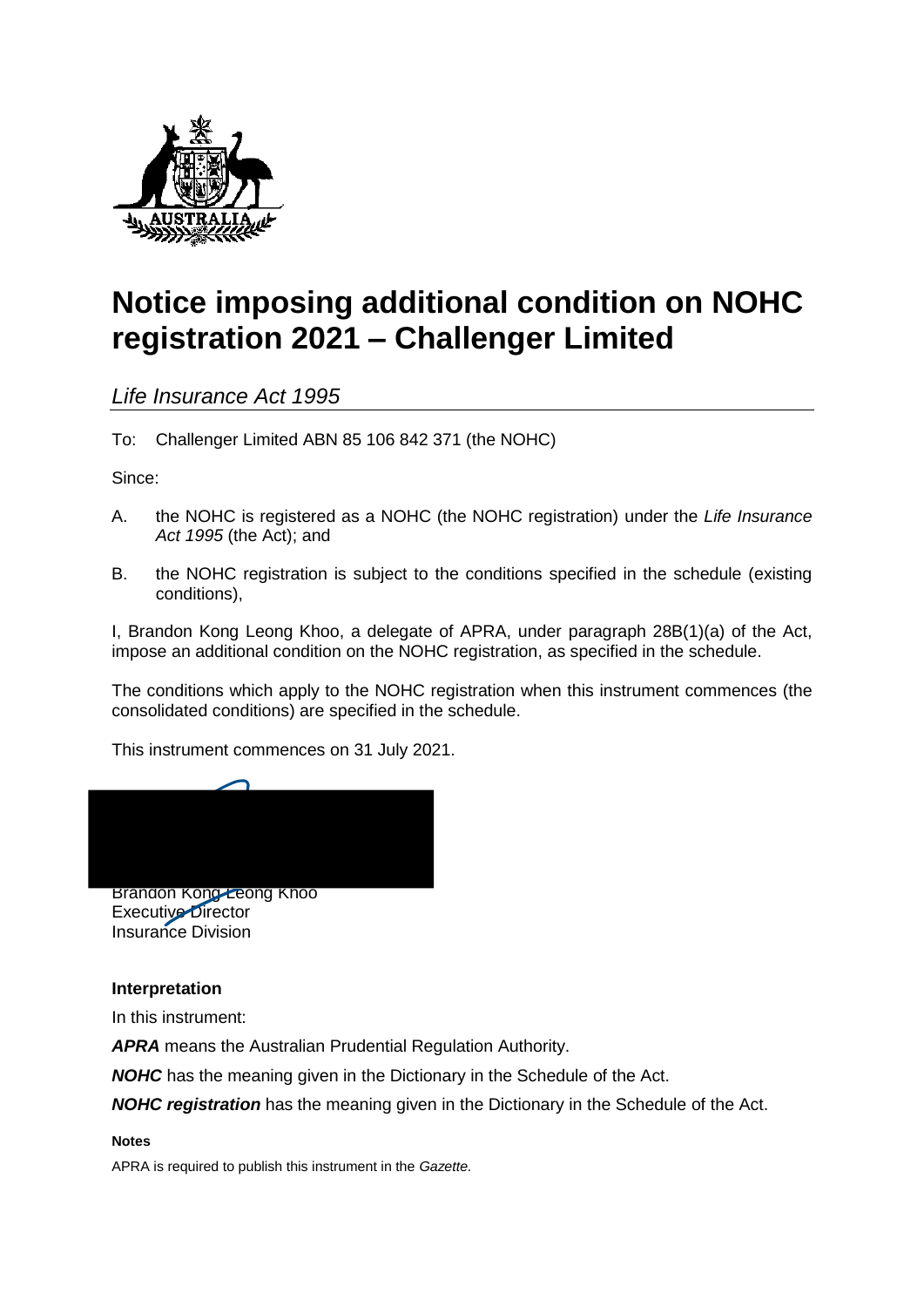A decision to impose conditions or additional conditions, or vary the conditions, on a NOHC registration is a reviewable decision under the Act. You may request APRA reconsider the decision in accordance with section 236 of the Act. The request for reconsideration must be made in writing, must state the reasons for the request, and must be given to APRA within 21 days after the day on which you first received notice of this decision, or within such further period as APRA allows. If you are dissatisfied with the outcome of APRA's reconsideration of the decision, you may, subject to the *Administrative Appeals Tribunal Act 1975*, apply to the Administrative Appeals Tribunal for review of the reconsidered decision. The address where written notice may be given to APRA is Level 12, 1 Martin Place, Sydney NSW 2000.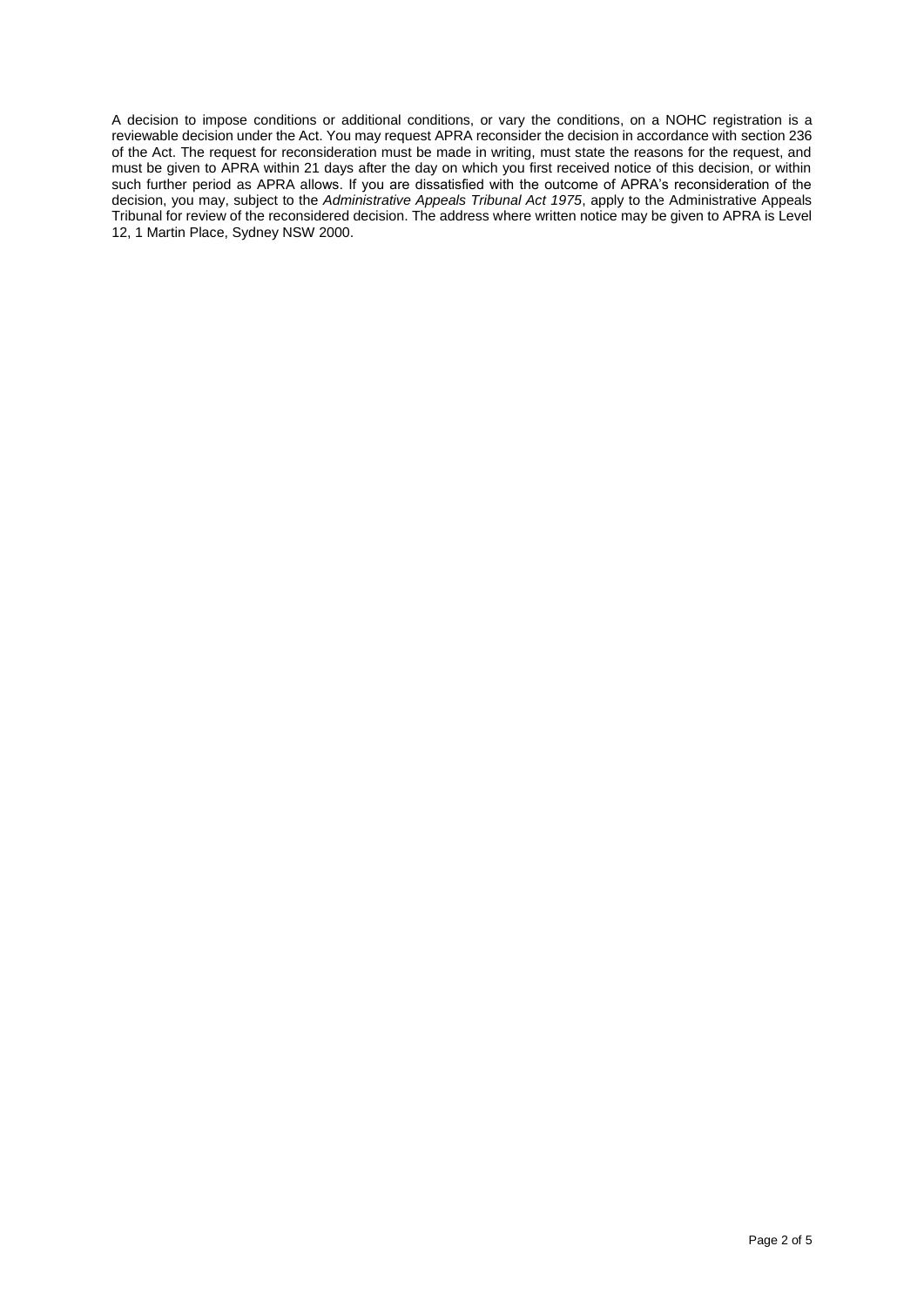# **Schedule – existing conditions**

The existing conditions are:

### **Level 3 Head Conditions**

- 1. The NOHC must confine itself to the following activities:
	- (a) hold investments in subsidiaries;
	- (b) raise funds to invest in, or to provide support to, subsidiaries;
	- (c) hold properties used by other Level 3 institutions in the Level 3 group;
	- (d) raise funds to conduct its own limited activities;
	- (e) invest funds (all capital held within the NOHC other than investments in other Level 3 institutions in the Level 3 group) on behalf of the Level 3 group;
	- (f) provide executive leadership across the group; and
	- (g) any activities that must be undertaken by a Level 3 Head to meet its obligations under APRA's Prudential Standards.
- 2. The NOHC must seek APRA's agreement prior to undertaking activities that relate to undertaking a 'corporate centre' role, such as group treasury activities, risk management, reinsurance management, settlements, information technology, human resources, financial reporting and other group services such as company secretarial services.
- 3. The NOHC must not undertake any activities other than those outlined in conditions 1 and 2 unless agreed to by APRA.

### **Interpretation**

In this schedule:

*Level 3 group* has the meaning given in *Prudential Standard 3PS 001 Definitions*.

*Level 3 Head* has the meaning given in *Prudential Standard 3PS 001 Definitions*.

*Level 3 institution* has the meaning given in *Prudential Standard 3PS 001 Definitions*.

### **Schedule – additional condition imposed**

The following additional condition is imposed:

- 4. The NOHC must ensure that:
	- (a) the funds and other assets of the Challenger banking subsidiaries are not used to directly or indirectly fund, or provide security for, the purchase of financial products issued or underwritten by a member of the Challenger group that is not also a Challenger banking subsidiary; and
	- (b) the funds and other assets of the Challenger group and its subsidiaries are not used to directly or indirectly fund, or provide security for, the purchase of financial products issued or underwritten by the Challenger banking subsidiaries other than as common equity injections into the Challenger banking subsidiaries (either directly or indirectly via a wholly owned holding structure),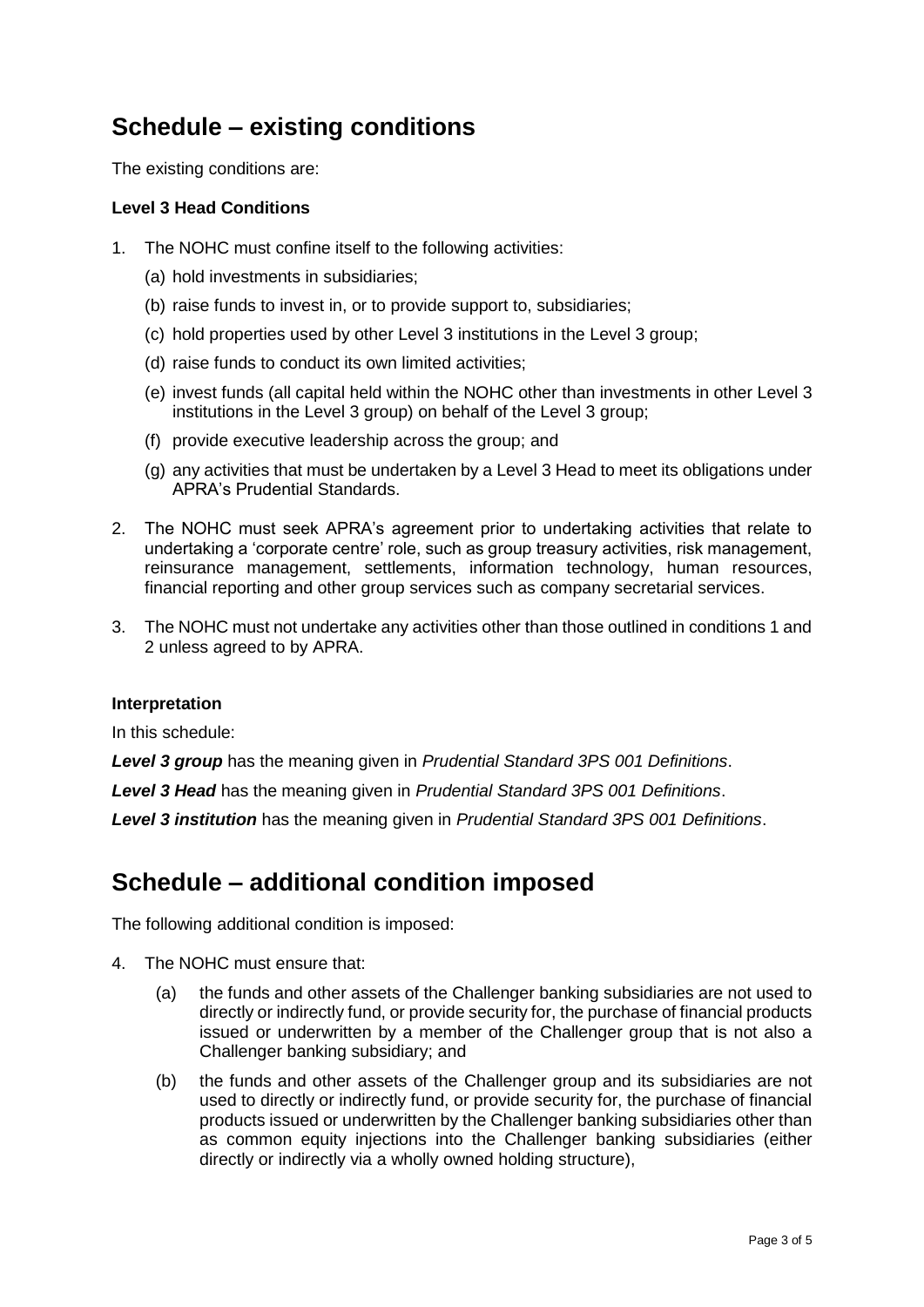except with the written agreement of APRA.

### **Interpretation**

In this schedule:

*Challenger banking subsidiaries* means MyLifeMyFinance Limited ABN 54 087 651 750 and its subsidiaries from time to time.

*Challenger group* means the NOHC and its subsidiaries (within the meaning of section 50 of the *Corporations Act 2001*).

## **Schedule – consolidated conditions**

The existing conditions are:

### **Level 3 Head Conditions**

- 1. The NOHC must confine itself to the following activities:
	- (a) hold investments in subsidiaries;
	- (b) raise funds to invest in, or to provide support to, subsidiaries;
	- (c) hold properties used by other Level 3 institutions in the Level 3 group;
	- (d) raise funds to conduct its own limited activities;
	- (e) invest funds (all capital held within the NOHC other than investments in other Level 3 institutions in the Level 3 group) on behalf of the Level 3 group;
	- (f) provide executive leadership across the group; and
	- (g) any activities that must be undertaken by a Level 3 Head to meet its obligations under APRA's Prudential Standards.
- 2. The NOHC must seek APRA's agreement prior to undertaking activities that relate to undertaking a 'corporate centre' role, such as group treasury activities, risk management, reinsurance management, settlements, information technology, human resources, financial reporting and other group services such as company secretarial services.
- 3. The NOHC must not undertake any activities other than those outlined in conditions 1 and 2 unless agreed to by APRA.
- 4. The NOHC must ensure that:
	- (a) the funds and other assets of the Challenger banking subsidiaries are not used to directly or indirectly fund, or provide security for, the purchase of financial products issued or underwritten by a member of the Challenger group that is not also a Challenger banking subsidiary; and
	- (b) the funds and other assets of the Challenger group and its subsidiaries are not used to directly or indirectly fund, or provide security for, the purchase of financial products issued or underwritten by the Challenger banking subsidiaries other than as common equity injections into the Challenger banking subsidiaries (either directly or indirectly via a wholly owned holding structure),

except with the written agreement of APRA.